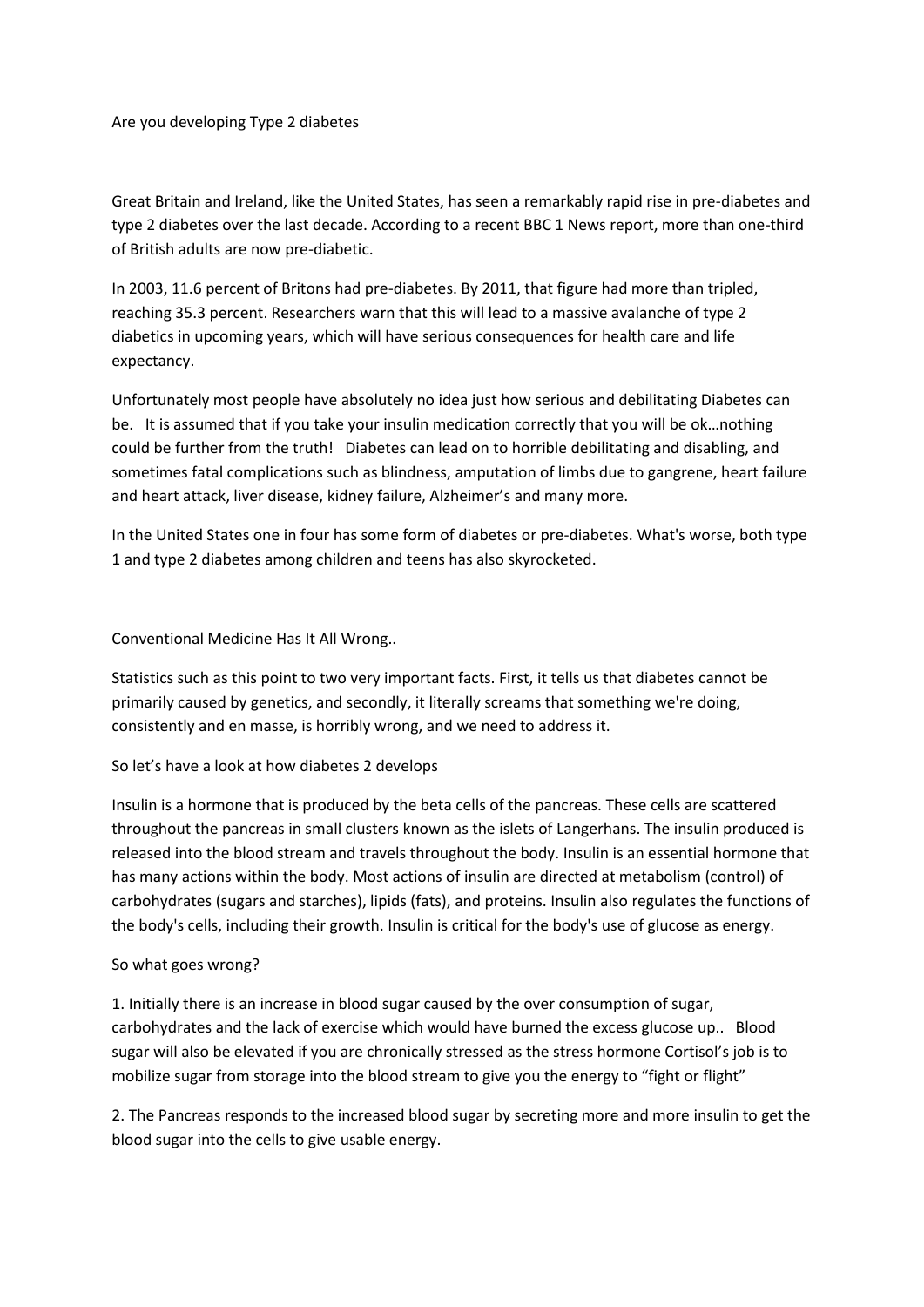3. The cells become over stimulated with insulin and stop "listening" to the signal. (insulin resistance) This is in the same way as our nose gets fatigued when we are testing perfumes…we eventually cannot smell any perfume. As a result, higher levels of insulin are needed in order to have the correct effect. So the pancreas compromises by attempting to produce ever higher levels of insulin, swamping the cell wall still further causing more resistance.

4. Insulin then drives the blood sugar out of the blood, turning it into fat, and weight is gained, especially on the belly. This leads to low blood sugar (hypoglycemia) They will also feel exhausted, especially shortly after eating a high carbohydrate or sugary meal.

5. With insulin resistance, the pancreas produces more and more insulin until the pancreas becomes exhausted and can no longer produce sufficient insulin for the body's demands. The result is that blood sugar starts to rise.

6. The lack of usable glucose (hypoglycemia) for fuel in the cells leads to increased cravings for sugar and carbohydrates, we eat more of these…and the downward cycle continues

7. Eventually the over worked Pancreas cells get warn out, and stop producing enough insulin, leading to a permanently high blood sugar (hyperglycemia) which we call Type 2 diabetes.

8. A high blood sugar (hyperglycemia) changes our blood Ph. and makes it a little too acidic. This leads to internal environments which causes pathology in our organs and tissues, but also will promote the growth of pathogenic yeasts…Candida. Yeasts depend on sugar. In order to keep the blood sugar levels up yeasts produce alcohol this has a blood sugar elevating effect. Once the blood sugar begins to fall, the body starts to crave sugar again and the cycle continues. In every case of diabetes or suspected insulin resistance I have tested, Candida has been present!

9. Prescribing insulin therapy actually tells the Pancreas it does not need to produce insulin anymore, so it stops. You are now dependent on an artificial drug which has serious side effects, to keep your blood sugar down, while you continue to eat sugar forming carbohydrates. Your body remains too acidic, and your organs degenerate.

10. Unfortunately all Type 2 diabetics treated this way are much more likely to die prematurely, having suffered years of complications such as heart disease, Alzheimer's, blindness, gangrene, liver disease, and kidney failure.

Type 2 diabetes is a very serious and potentially lethal disease which is entirely preventable and curable using diet, lifestyle and other natural methods. Convention medicine does not address the root cause of diabetes…rather it attempts to "manage" the symptoms using medication. It is assumed in conventional medicine that high blood sugar is caused by a lack of insulin…wrong! It is caused by insulin resistance brought on by an over consumption of glucose forming foods, sedentary lifestyle and stress…all of which are preventable, and reversible

Insulin Resistance Symptoms (hypoglycemia) may include:

• Sugar cravings (sweets, confectionery, fizzy drinks, fast food)